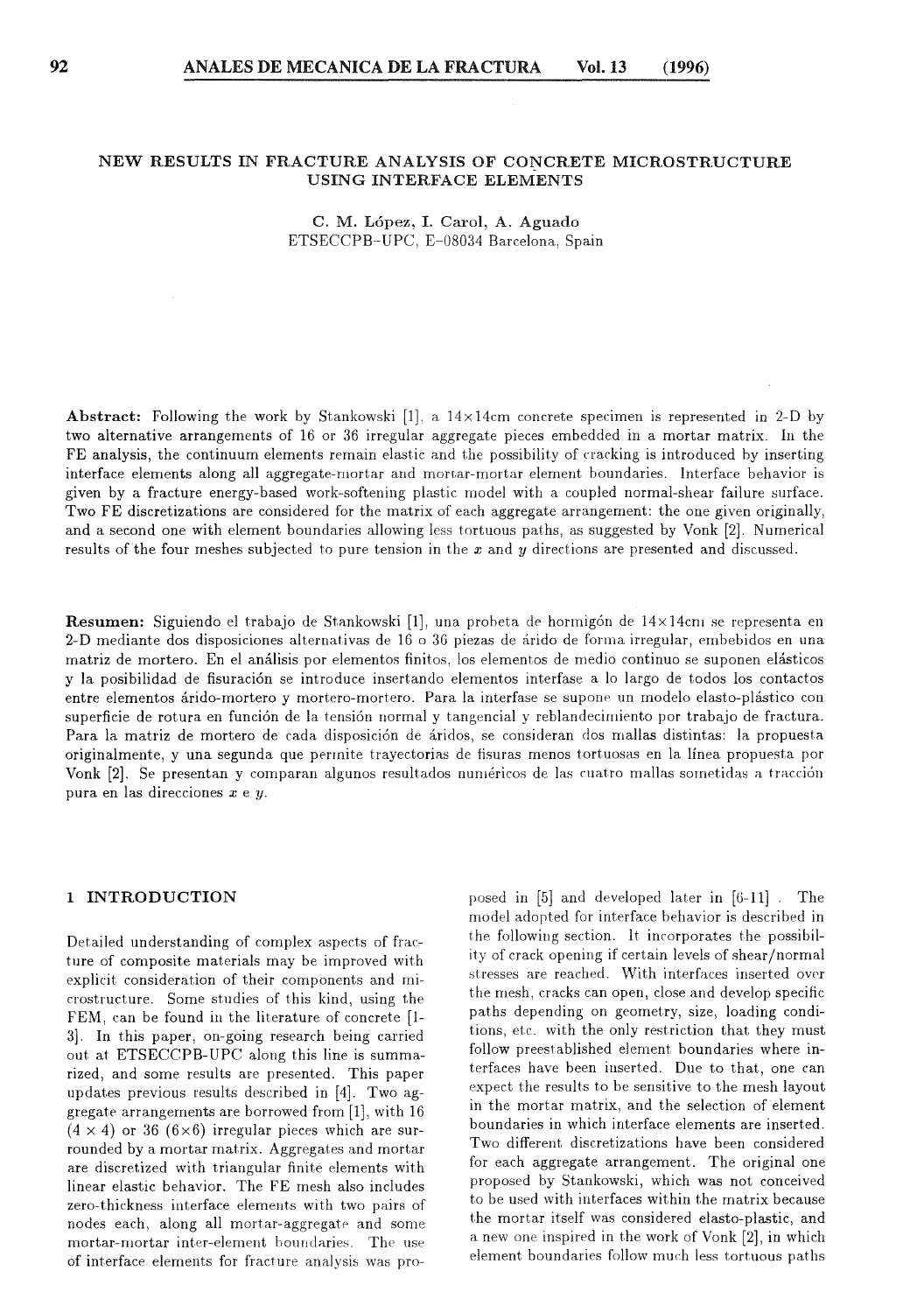to connect aggregate corners. The original mesh was used initially in this study to obtain a first batch of results [4], and has also been used for the study of sulphide-induced differential expansions in the concrete of two gravity dams  $[12]$ . Fig. 1 depicts the  $4\times4$  aggregate arrangement with the new FE discretization. Fig. 2 shows the interfaces inserted iuto the new and old  $6 \times 6$  meshes and the old  $4 \times 4$  mesh respectively. Note that in the new mesh, interfaces are located only along main element boundaries allowing the least tortuous connection between cracks initiated at the matrix-aggregate boundaries, while in the old mesh they have been inserted between all mortar elements. The new  $4\times4$  mesh has 715 triangles, 435 interface elements and 997 nodes, while the  $6 \times 6$  contains 1642 triangles, 998 interface elements and 2263 nodes. Calculations have been run with the FE code DRAC and represented with the postprocessor DRAC- VIU, both fully in-house developed at the ETSECCPB-UPC [13].



Fig. 1. New FE discretization of the  $4 \times 4$  arrangement: matrix (left), aggregates (center) and interfaces inserted (right).



Fig. 2. Interface elements in the new and old  $6 \times 6$  and old  $4 \times 4$  meshes (left to right).

### 2 INTERFACE CONSTITUTIVE MODEL

Interface behavior is formulated in terms of the normal and shear cornponents of stresses ( tractions) on the interface plane,  $\boldsymbol{\sigma} = [\sigma_N, \sigma_T]^t$ , and corresponding relative displacements  $\mathbf{u} = [u_N, u_T]^t$  (<sup>t</sup>=transposed). The model ís analogous to that used for each potential crack plane in the multicrack model  $[14-18]$ . It conforms to work-softening elasto-plasticity, where plastic relative displacements can be identified with crack openings. The main features of the plastic model are represented in Fig. 3. The initial loading (failure) surface  $F=0$  is given as a three-parameter hyperbola (tensile strength  $\chi$ , *c* and tan $\phi$ ; Fig. 3a). The model is associated in tension  $(Q = F)$ , but not in compression, where dilatancy vanishes progressively for  $\sigma_N \to \sigma^{\text{dil}}$ . Classic Mode I fracture occurs in pure tension. A second Mode Ila is defined under shear and high compression, with no dilatancy allowed (Fig. 3b). The fracture energies  $G_f^I$ and  $G_f^{IIa}$  are two model parameters. After initial cracking,  $c$  and  $\chi$  decrease (Fig. 3d), and the loading surface shrinks, degenerating in the limit case into a pair of straight lines representing pure friction  $(Fig. 3c)$ . The process is driven by the energy spent in fracture process,  $W<sup>cr</sup>$ , the increments of which are taken equal to the increments of plastic work, less frictional work in compression. Total exhaustion of tensile strength  $(\chi = 0)$  is reached for  $W^{cr} = G_f^r$ , and residual friction  $(c=0)$  is reached for  $W^{cr} = G_f^{r_{Ia}}$ .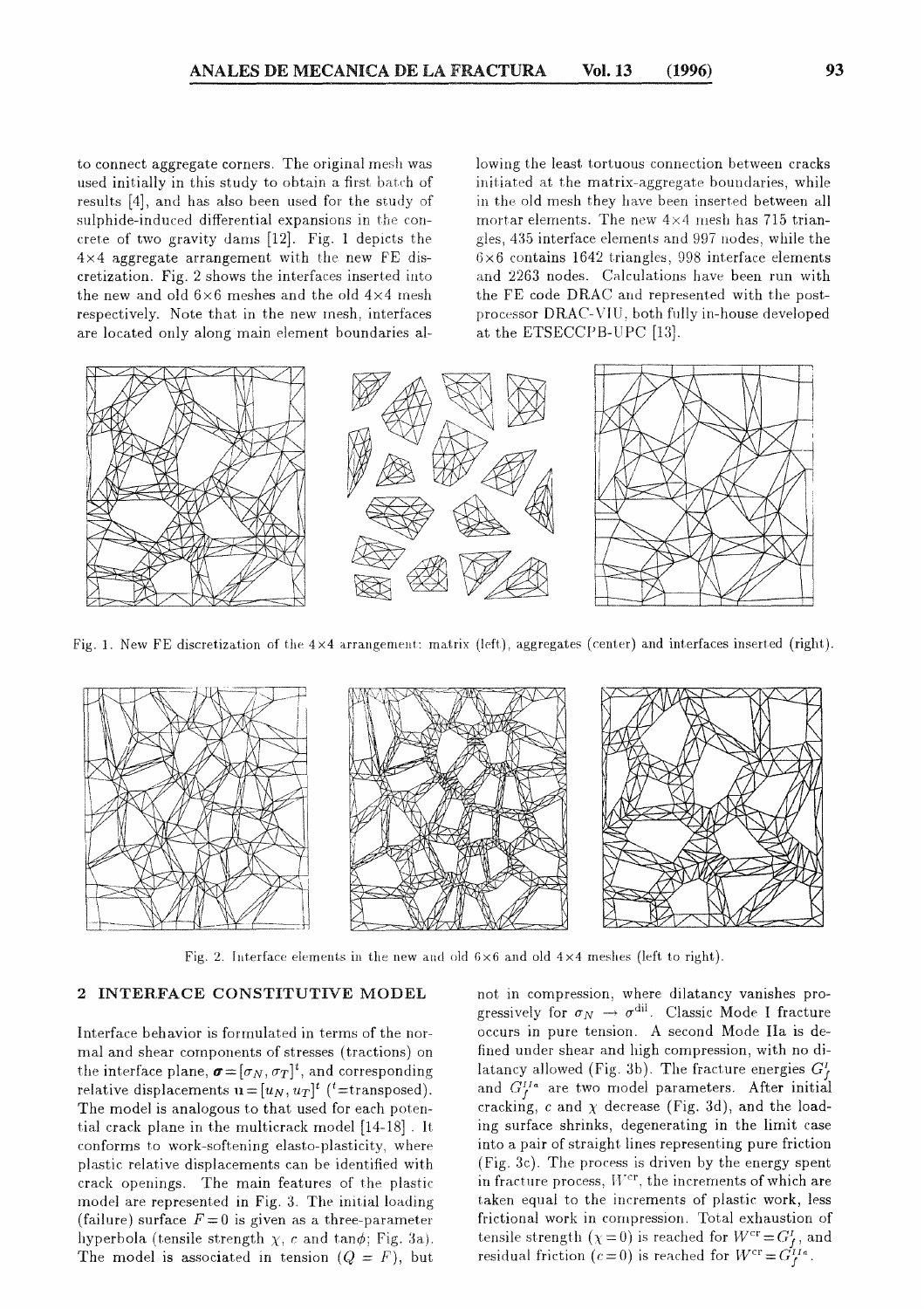Additional parameters  $\alpha_{\chi}$  and  $\alpha_{c}$  allow for different shapes of the softening laws (linear decay for  $\alpha_x =$  $\alpha_c = 0$ ). The elastic stiffness matrix is diagonal with

constant  $K_N$  and  $K_T$ , that can be regarded simply as penalty coefficients. A more detailed description can be found in [19].



Fig.  $3$  - Interface model: (a) failure surface and plastic potential, (b) basic modes of fracture, (c) softening laws, and (d) evolution of the failure surface.

## **3 NUMERICAL RESULTS**

The results presented correspond to the four meshes of figures 1 and 2 ( all with the corresponding discretization of the aggregates), subject to uniaxial tension along  $x$ -axis and  $y$ -axis. In each case, uniform displacements are prescribed to all nodes of the corresponding specimen edges, while transverse displacements are left free. Average stresses are obtained by summing nodal reactions and dividing by specimen size. The material parameters are, for the continuum elements:  $E = 70,000 MPa$  (aggregate),  $E= 25,000MPa$  (mortar),  $\nu = 0.18$  (both); for the aggregate-mortar interfaces:  $K_N = K_t = 10^9 \text{MPa/m}$ , tensile strength  $\chi_0 = 3MPa$ ,  $c_0 = 4.5MPa$ ,  $\tan \phi = 0.8$ ,

 $G_f^{\scriptscriptstyle I} = 0.00003 \mathrm{MPa} \times \mathrm{m}, \; G_f^{\scriptscriptstyle IIa} = 10 G_f^{\scriptscriptstyle I} \; \; \sigma^\text{dil} = 7 \mathrm{MPa};$ same for mortar-mortar interfaces except for  $\chi_0 =$ 6MPa,  $c_0 = 9MPa$  and  $G_f^I = 0.00006MPa \times m$  (note that different elastic properties are assumed for aggregates and matrix, and that higher strength is taken for mortar-mortar than for aggregate-mortar interfaces). Elastic stiffnesses for interfaces are assigned high values compatible with not causing numerical difficulties. The iterative strategy used is an are length-type procedure [10], which seems necessary to obtain convergence near and after the peak load. Resulting average stress-average strain curves for all meshes and loading directions are represented in 4. In the figure, it is clear that the curves obtained with the new modified meshes exhibit a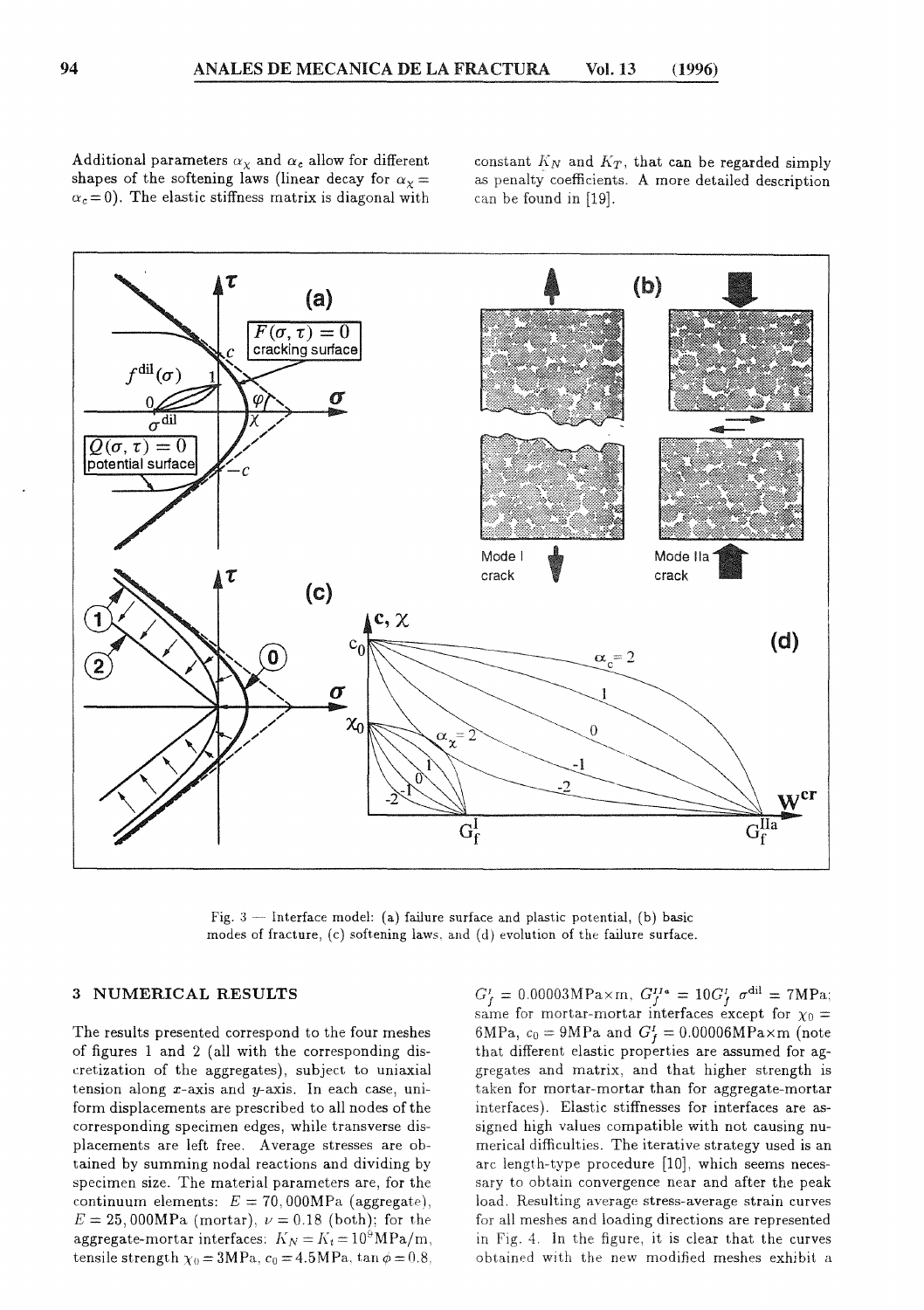lower residual stress than their conunterparts obtained with the original Stankowski's discretizations. This reflects a less tortuous crack path that eliminates spurious residual friction at advanced stages of the separation process. More insight into the results may be gained with the detailed representation of the crack patterns through the mesh in figures 5 to 8. Fig. 5 depicts the deformed mesh of the  $4\times4$ and 6x6 new meshes at sorne advance stage (about five times the peak strain) of *x* and y loading.



Fig.  $4 -$  Average stress-average strain curves.



The evolution of the cracking process is represented in figures 6 and 7 in terms of the fracture energy spent  $W^{cr}$ . Each vertical sequence corresponds to three stages of the loading along  $y$  (left diagrams) and *x* (right diagrams). From the figures it is apparent that an initially distributed crack pattern turns, at sorne point near the peak load, into a highly localized state, with a singlé crack developing through the specimen, and all other existing cracks unload. Also, the figures exhibit branching and bridging of cracks (except perhaps on the y loading of the  $4 \times 4$ mesh) which are phenomena causing longer tails in the resulting average stress-strain diagrama.

# 4 CONCLUDING REMARKS

The research described continues at ETSECCPB-UPC to consolidate and improve the initial results obtained. In particular, further efforts are aimed at the compressive loading, for which preliminary results showed too high peak loads due to excessive interna! friction. Additional interfaces in between continuum elernents inside the aggregates themselves, are also being considered. These should provide the possíbility of aggregate tip cut-off, and are surely required to extend the study to high-strength concretes, in which crack paths often cut through aggregate pieces instead of following aggregate-mortar interfaces.



Fig.  $5$  – Deformed mesh at advanced *y* (left) and *x* (right) loading stages for the  $4\times4$  (up) and  $6\times6$  (down) meshes.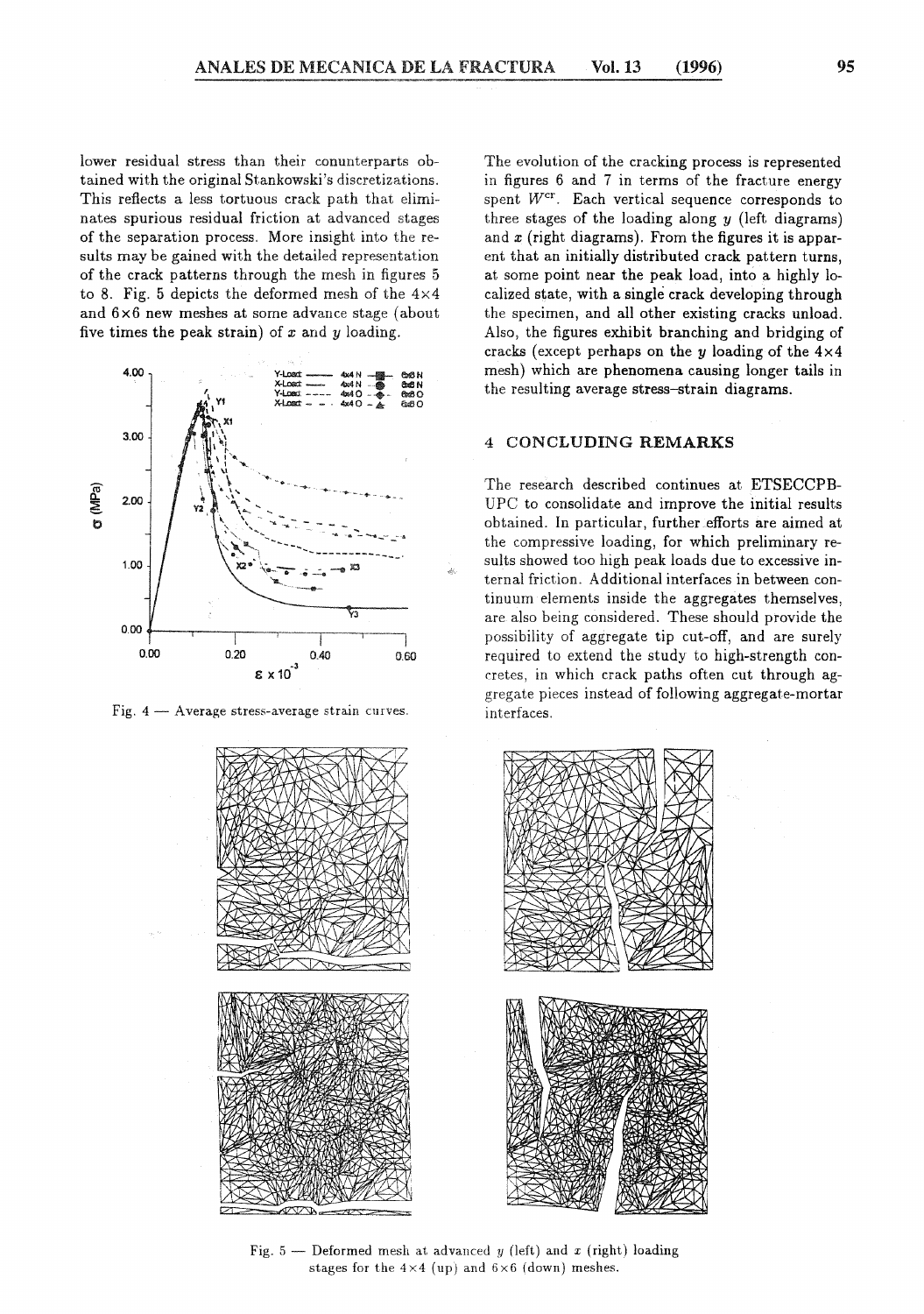

Fig. 6 -- Progressive cracking of the  $4\times4$  mesh (left to right), represented by amount of energy spent upon *y* (up) and *x* (down) loading.



Fig. 7 - Progressive cracking of the  $6\times6$  mesh (left to right), represented by amount of energy spent upon  $y$  (up) and  $x$  (down) loading.